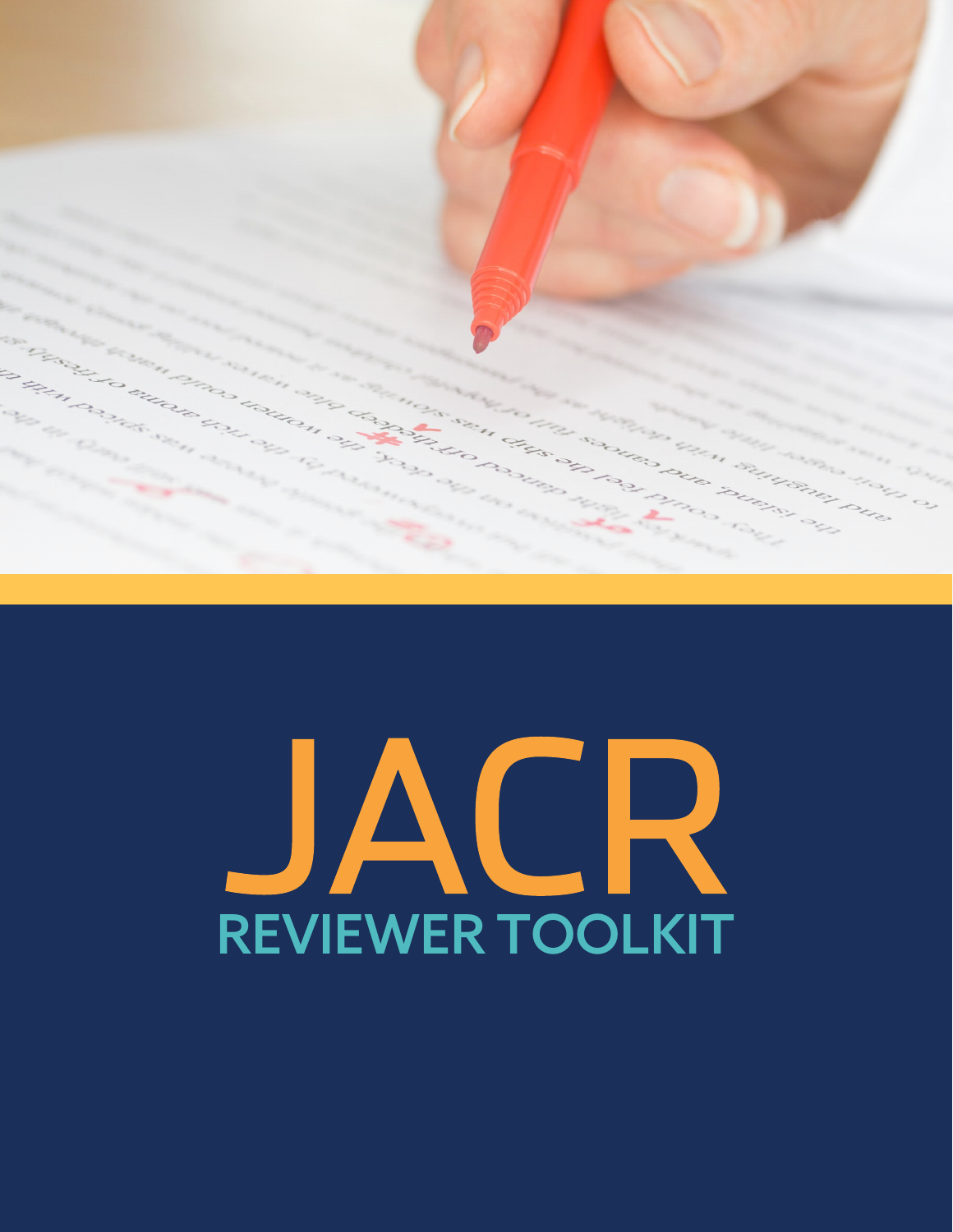

### **Table of Contents**

- **3** [Background and Rationale](#page-2-0)
- [About the](#page-2-0) *JACR* **3**
- 4 [Basic Reviewer Guide](#page-3-0):

*[Registering to be a reviewer and maintaining a reviewer profile](#page-3-0) [Accepting an article for review](#page-4-0) [Entering a review online](#page-4-0) [Approaching a review](#page-5-0) [Following a reviewer checklist](#page-6-0) [Reviewer and author ethics](#page-6-0)  [Assessing statistical integrity](#page-7-0) [Evaluating referenced material](#page-7-0)*

- [Explanation of Reviewer Recommendations](#page-8-0)  **9**
- [Explanation of Reviewer Evaluation](#page-9-0) **10**
- [Benefits of Being a](#page-10-0) *JACR* Reviewer **11**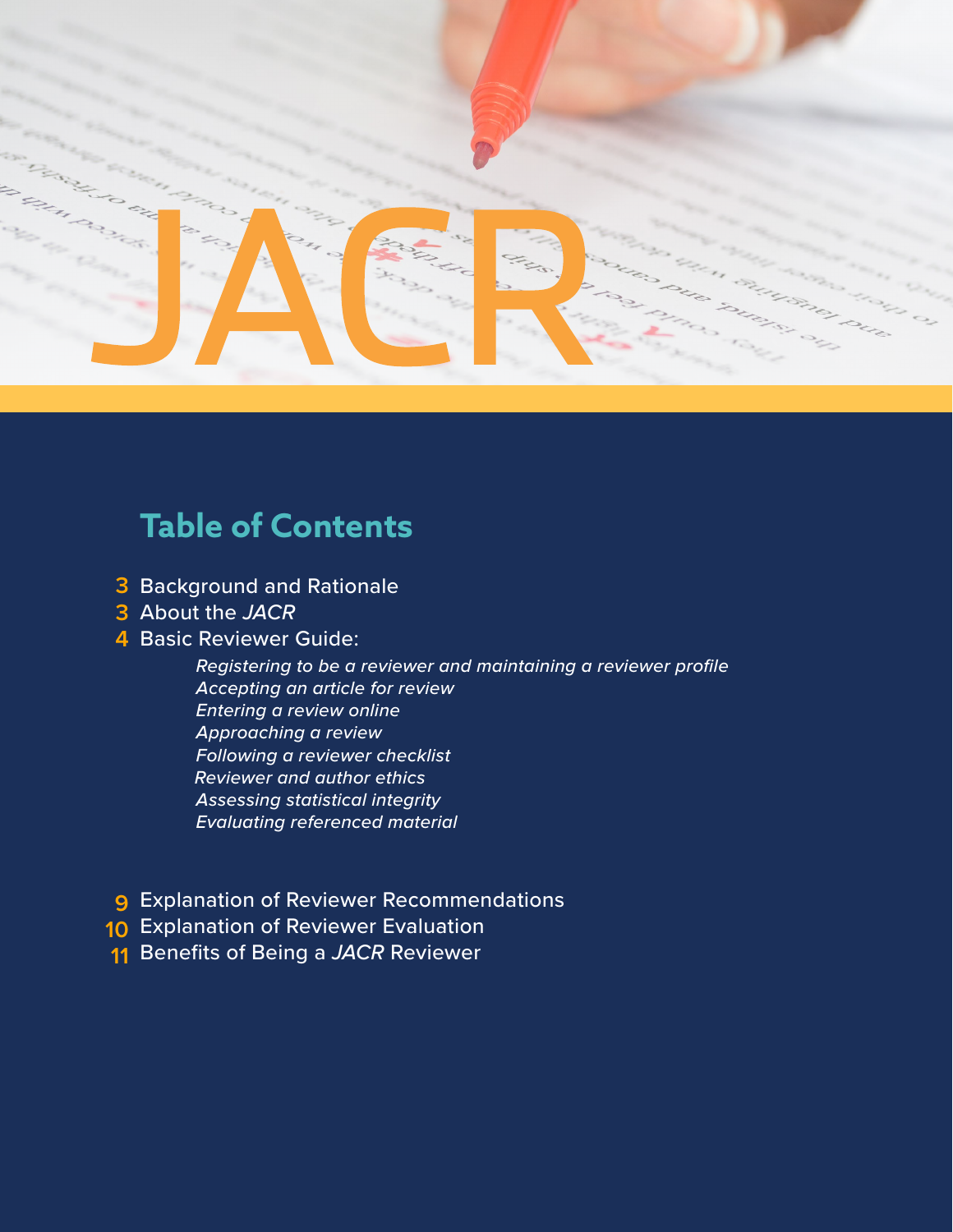### <span id="page-2-0"></span>**Background and Rationale**

The *JACR* provides its readership with high-quality innovative work in diagnostic radiology, interventional radiology, medical physics, and radiation oncology. This proud tradition is undeniably dependent upon the quality of work submitted and chosen for publication. Reviewers for the journal act as shepherds of this work and are a vital component in protecting the integrity of the *JACR*. Recruiting and maintaining a diverse pool of inspired and passionate reviewers who are motivated to provide excellent assessment of the journal content will help the *JACR* remain a leading showcase of new ideas.

While there are scattered reviewer resources available digitally, to date there is no comprehensive collection of materials to recruit, onboard, educate, evaluate and support the *JACR* reviewers. The *JACR* Reviewer Toolkit is created as part of a strategic plan to systematically support article review, thereby ultimately helping the *JACR* maintain a tradition of innovative excellence.

This toolkit is meant to provide a **basic reviewer guide** encompassing all elements of *JACR* review.

### **About the** *JACR*

Launched in 2004, the *JACR* fills a unique niche in the radiology journal landscape. Read more about the history of the journal in the following *JACR* articles:

### *JACR* **Now and Then**

Ten Years of *JACR*[—A Personal History, Part 1:](https://www.jacr.org/article/S1546-1440(12)00579-0/fulltext)  [The Run-up to a New Journal](https://www.jacr.org/article/S1546-1440(12)00579-0/fulltext)

Ten Years of *JACR*[—A Personal History, Part 2:](https://www.jacr.org/article/S1546-1440(12)00578-9/fulltext)  [The Making of a Journal](https://www.jacr.org/article/S1546-1440(12)00578-9/fulltext)

### **Mission**

As the official journal of the American College of Radiology, *JACR* will inform, educate, and engage radiologists, giving them the information and tools they need to provide evidence-based, patient-centric imaging care while moving the science of radiology forward. The five pillars of our content are health services research and policy, clinical practice management, data science, leadership, and training and education. The journal will explore and adopt innovations in the delivery of content through print, online, and social media to engage with broader audiences beyond our core readers.

As a leader, *JACR* will publish novel material that will help shape health care policy and the economics of imaging-related practice while remaining focused on delivering patient care efficiently and effectively. *JACR* is dedicated to earning the trust of readers, engaging with them on timely topics, making editorial decisions based on data and evidence, increasing and promoting methodological excellence, ensuring the integrity of peer review, and adhering to the highest standard of publication and editorial ethics.

### **Aims and Scope**

The *JACR* informs its readers of timely, pertinent, and important topics affecting the practice of diagnostic radiologists, interventional radiologists, medical physicists, and radiation oncologists. In so doing, *JACR* improves their practices and helps optimize their role in the health care system. By providing a forum for informative, well-written articles on health policy, clinical practice, practice management, data science, and education, *JACR* engages readers in a dialogue that ultimately benefits patient care.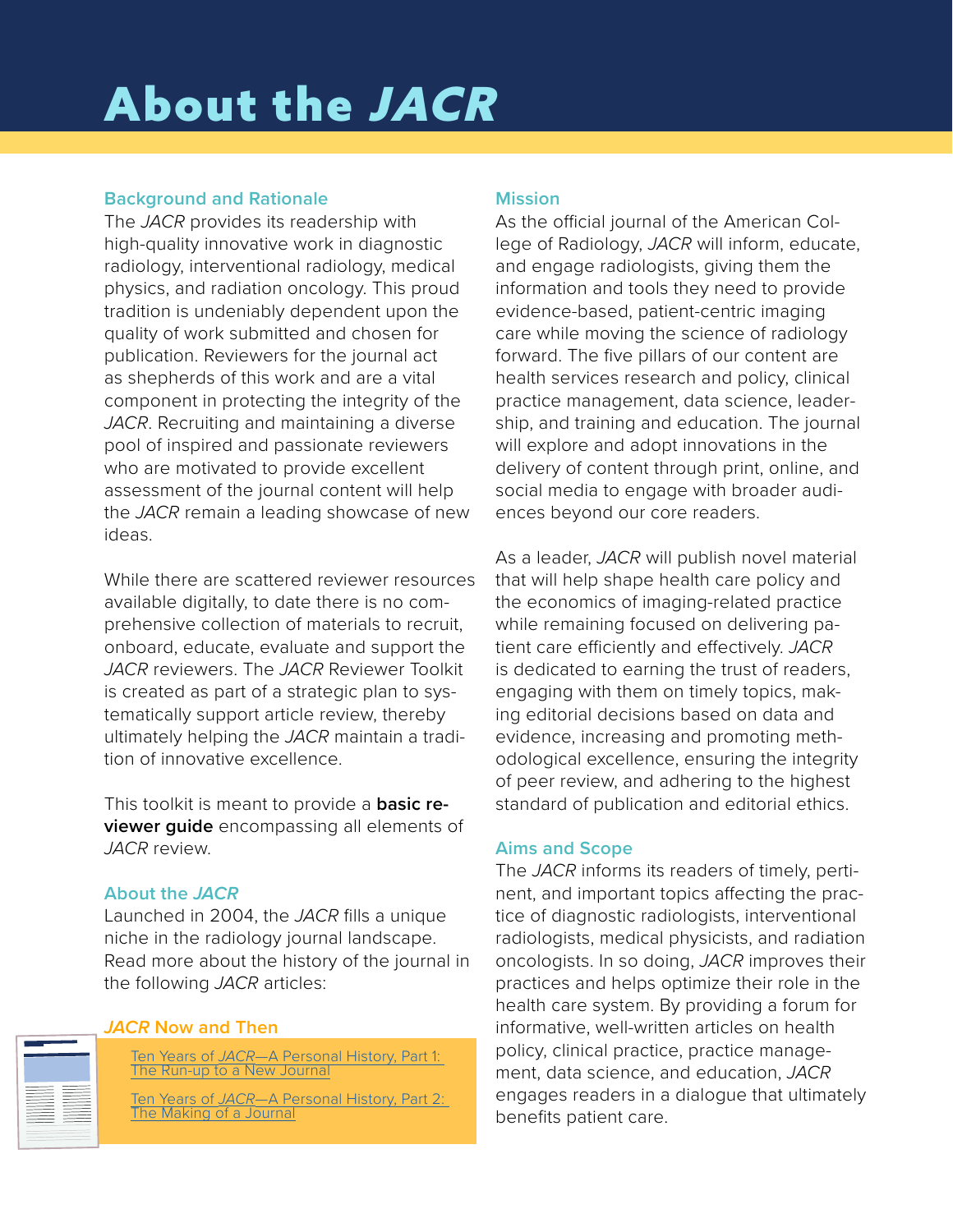# <span id="page-3-0"></span>Basic Reviewer Guide

Registering to be a reviewer and maintaining a reviewer profile

Email *JACR* managing editor Laura Simson ([jacr@jjeditorial.com\)](mailto:jacr@jjeditorial.com) expressing your STEP interest. She will pass this along to the editors. 01

### **STEP** Update your profile:

02

- Log in to (or create) your ScholarOne account at [mc.manuscriptcentral.com/jacr](https://mc.manuscriptcentral.com/jacr)
- Click your name in the top bar, above and to the right of the *JACR* logo.
- In the drop-down menu, choose "user ID & Password."
- Choose your areas of expertise under Reviewer Specialty and Clinical Specialty.
- Click "Finish" and you're all set!

Check out the Elsevier [Reviewer Hub](https://www.elsevier.com/reviewers) for information about peer review and resources for getting the most out of your review.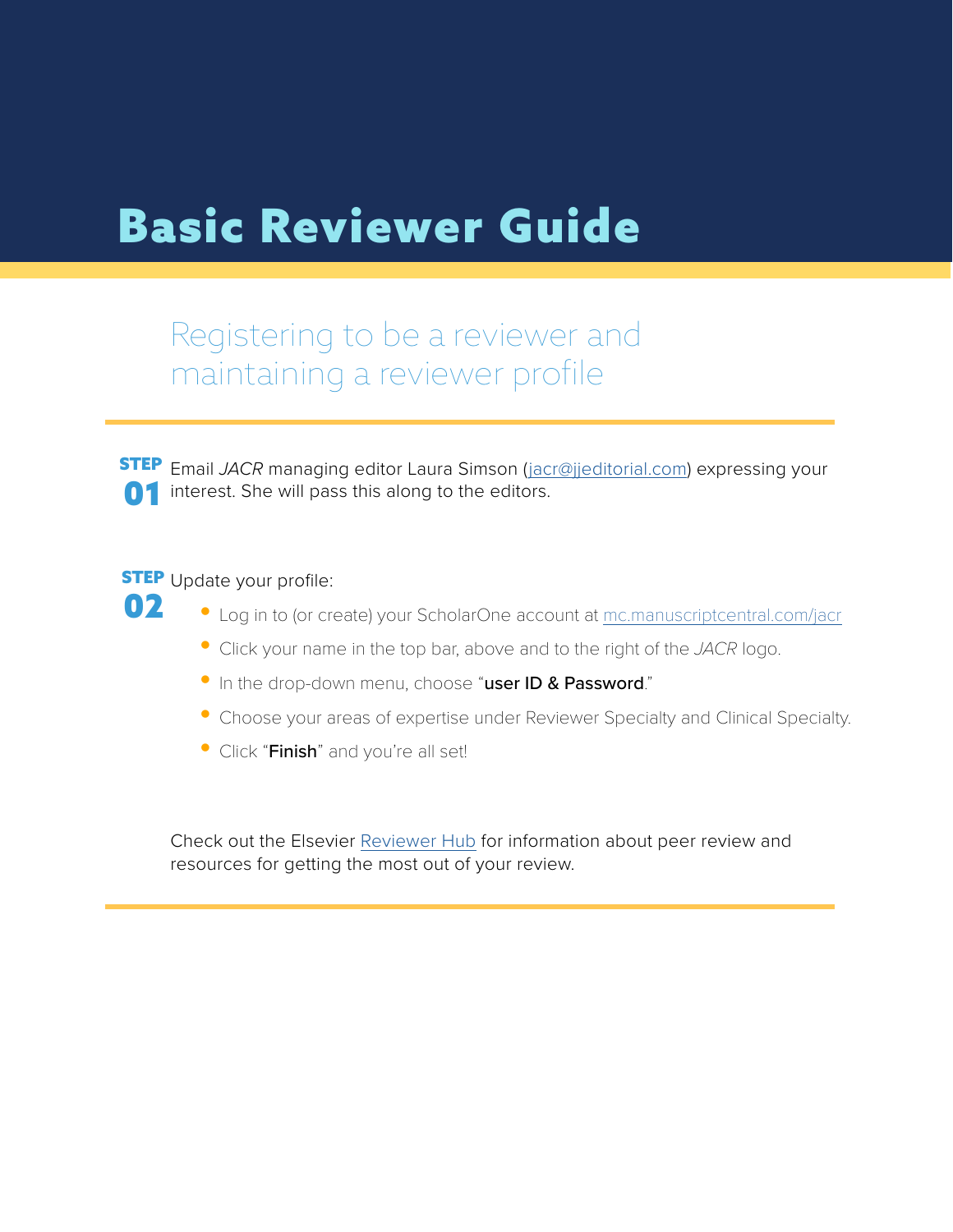

### <span id="page-4-0"></span>Accepting an article for review

You will receive an invitation to review a manuscript directly from the *JACR* office. The email will arrive to the account you have registered with the *JACR* upon signing up to be a reviewer.

It is essential that you respond promptly to this email indicating your availability to be a reviewer for the manuscript. This allows us to more rapidly identify an alternate reviewer to avoid delaying our timeline to an initial decision.

Please click on the link provided in the email to take you to ScholarOne and indicate your acceptance of the manuscript for review.

### Entering a review online

Click on the link provided in your email from ScholarOne. This will take you to the review. Please ensure that your profile is set to "Review" and not "Author" for this encounter; "Review" should be highlighted on the top bar under the journal logo. From the Review Center, the manuscript will be located under "Active Reviews." Choose "Continue Review" under the Action dropdown menu; this will take you to the scoresheet.

Upon selection, you will be presented with a series of fields to fill in your article assessment. You will also be asked to suggest "reject," "accept," or "revise."

Please note that your suggestion is visible only to the editor and not the author.

There will be a section for comments visible to the author and a section for comments visible only by the editor. Further details on how to construct an excellent review are detailed below.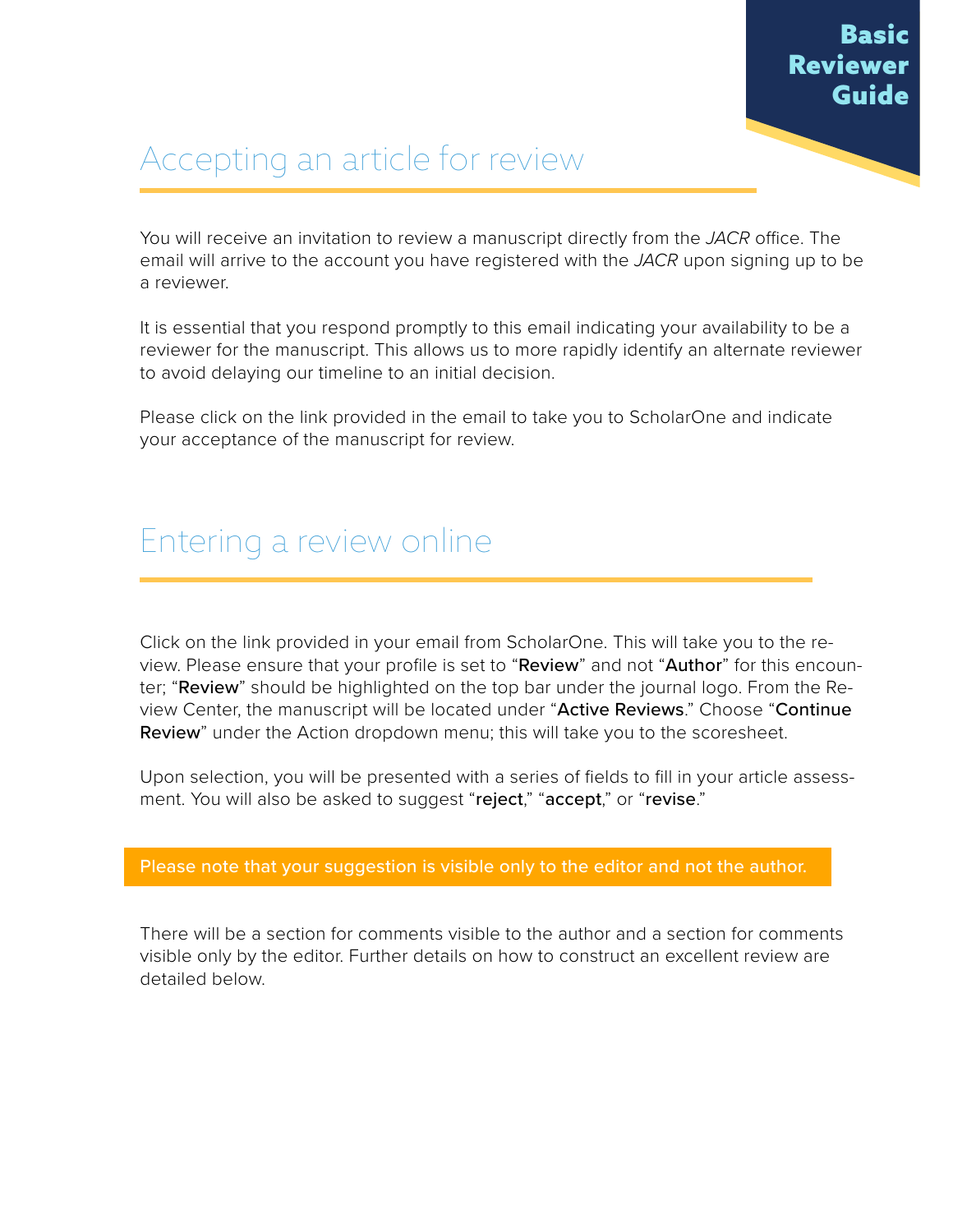### **Remember the Golden Rule:**

<span id="page-5-0"></span>Review the manuscript as you would want your work to be reviewed

- **• Be critical but kind.**
- **• Be timely in accepting or rejecting invite and completing review. Any response is better than no response.**
- **• Refrain from ad hominem comments and personal attacks.**
- **• Please do NOT comment on reject vs. accept in the comments to the author. Instead, place this in comments to the editor.**

If you are asked to review, please use the following questions to guide your thought process:

- 01 Is the proposed topic novel? Has something similar been previously published?
	- **a** If the topic is not novel, how does the manuscript add to the preexisting body of work in a unique way?
- **02** Has the rationale for the manuscript been clearly defined?
- **03** Are the concepts presented clearly defined with appropriate discussion?
- 04 Is the study design appropriate and reasonably free of potential bias?
- 05 Is the data properly analyzed with sound statistical methods?
- O6 Are the results clearly and concisely presented?
- 07 Is the manuscript appropriately referenced?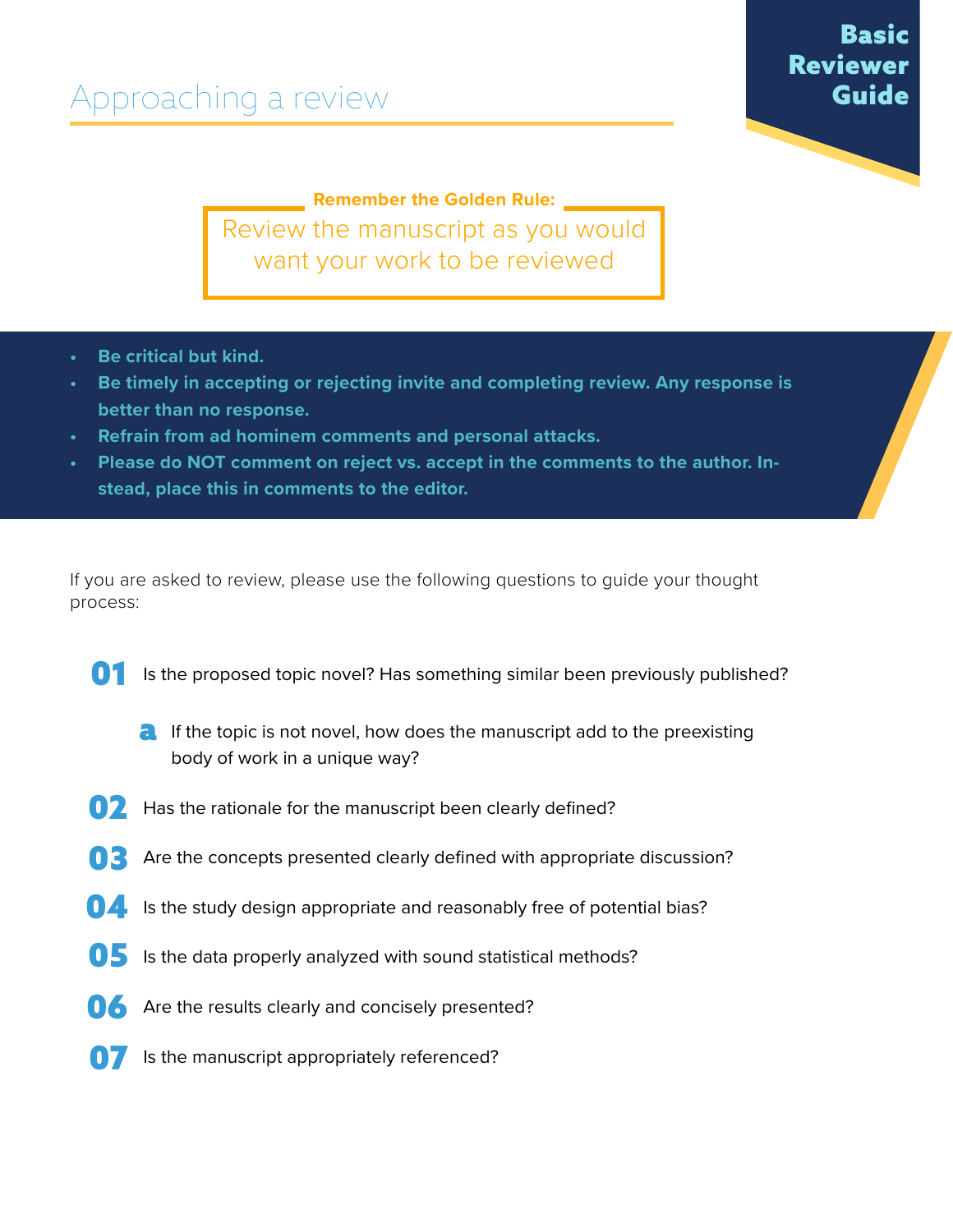# <span id="page-6-0"></span>Following a reviewer checklist

#### **Please consider the following questions as you evaluate the manuscript**

#### **Abstract**

- **□** Are the rationale, goals, and objectives of this research clearly stated?
- **□** Are the conclusions of the research clearly and concisely summarized?
- **□** Introduction
- **☐** Do the authors provide convincing rationale for the article?
- **□** Is appropriate background information provided and adequately referenced?
- **☐** Is a research hypothesis clearly presented and explained?

#### **Methods**

- **□** Are the methods described in appropriate detail and clearly reproducible?
- **□** Is the experimental design appropriate and reasonably free of potential bias or confounding variables?
- **□** Do the methods and experimental design appropriately test the proposed hypothesis?

#### **Results**

- **□** Are all findings, including unexpected findings, clearly explained?
- **☐** Does the presentation of data follow a logical order, well supported by the introduction and methods sections?

**□** Are the statistical methods appropriate and properly conducted? If review by a statistician may be of benefit, please say so in your comments to the editor.

#### **Discussion**

- **□** Is it written with clear and concise language, free of grammatical errors?
- **□** Are the objectives clearly met? Is the central hypothesis addressed?
- **☐** Do the final discussion and conclusions accurately summarize the collected information and provide something novel to this field of work?
- **□** Are all study limitations acknowledged and discussed?

#### **Figures, Graphs, and Tables**

- **☐** Do the figures, graphs, and tables follow all *JACR* specifications?
- **□** Do they demonstrate central concepts in a way that enhances the manuscript?
- **□** Are appropriate legends provided? Can the legends serve as an adequate standalone explanation of the graphic?

#### References

**□** Are all appropriate references for this manuscript included?

## Basic Reviewer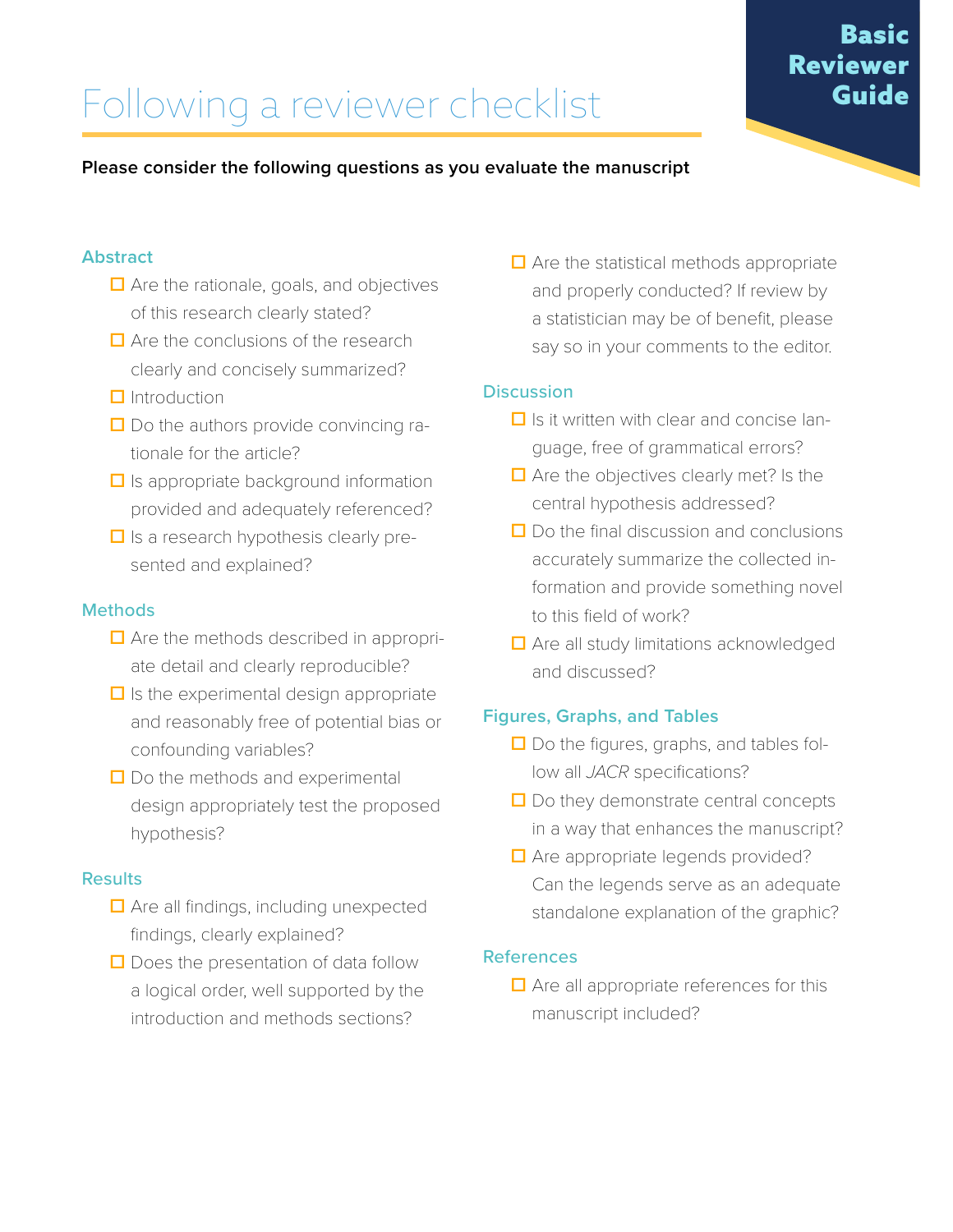### <span id="page-7-0"></span>Reviewer and author ethics



All submitting authors note that their work has not been published previously (except as an abstract or academic thesis), and that it is not under consideration for publication elsewhere. Authors confirm that the submission is their original work and includes no plagiarized content. They also complete a conflict-of-interest form upon submission.

As a reviewer, it is your ethical responsibility to keep the contents of the submitted manuscript confidential. Draft manuscripts should not be circulated or shared. The material presented in the manuscript is the intellectual property of the authors and should not be shared or used by the reviewer.

If the reviewer believes that they know the author's identity or if there is a perceived conflict of interest, the reviewer must contact the editor-in-chief and request the manuscript be reassigned.

If the reviewer has already reviewed the manuscript for another journal, this conflict should be disclosed to the editor-in-chief. In addition, if the reviewer feels that s/he does not have the content expertise to comment on the article, the reviewer should contact the editor-in-chief so that the manuscript can be reassigned.

If the reviewer is concerned about possible ethical misconduct in the article (such as plagiarism), the editor-in-chief should be contacted.

### Assessing statistical integrity

If the statistical approach is complex and would benefit from review by a statistician, please say so in your comments to the editor.



Read more in "Statistical Data Editing in Scientific Articles" by Farrokh Habibzadeh.

### Evaluating referenced material

Each reviewer should survey the referenced articles provided. If any citations seem questionable, the original paper can be accessed via Scopus. Every reference cited in the text should match a complete citation in the reference list and vice versa.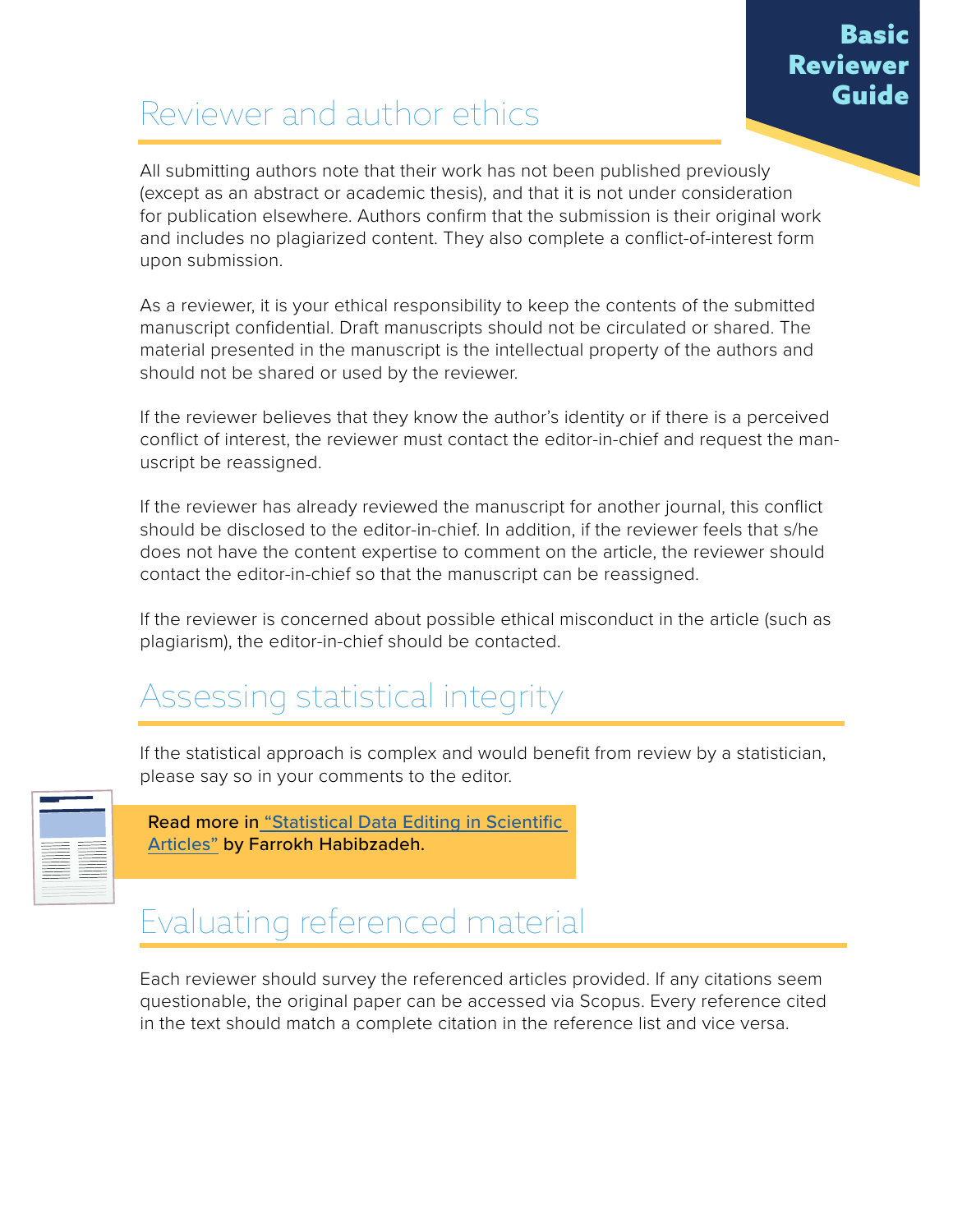### <span id="page-8-0"></span>Explanation of reviewer recommendations

Below are some possible reasons behind the decision to reject, accept, or request revisions.



### **Accept**

- Article is within the scope of the *JACR*, well written, and meets or exceeds journal standards.
- No significant concerns were raised by the editor or reviewers.

### **Reject**

- Article is not within the scope of the journal.
- Article does not meet adequate writing standards for publication.
- Article does not meet adequate scientific standards for publication.
- There is an ethical concern.

### **Minor revision**

• A small number of minor issues or questions on content need to be addressed prior to consideration for publication.

### **Major revision**

- A significant alteration in one or more major sections of the manuscript needs to be addressed prior to consideration for publication.
- A large number of small issues need to be fixed prior to consideration for publication.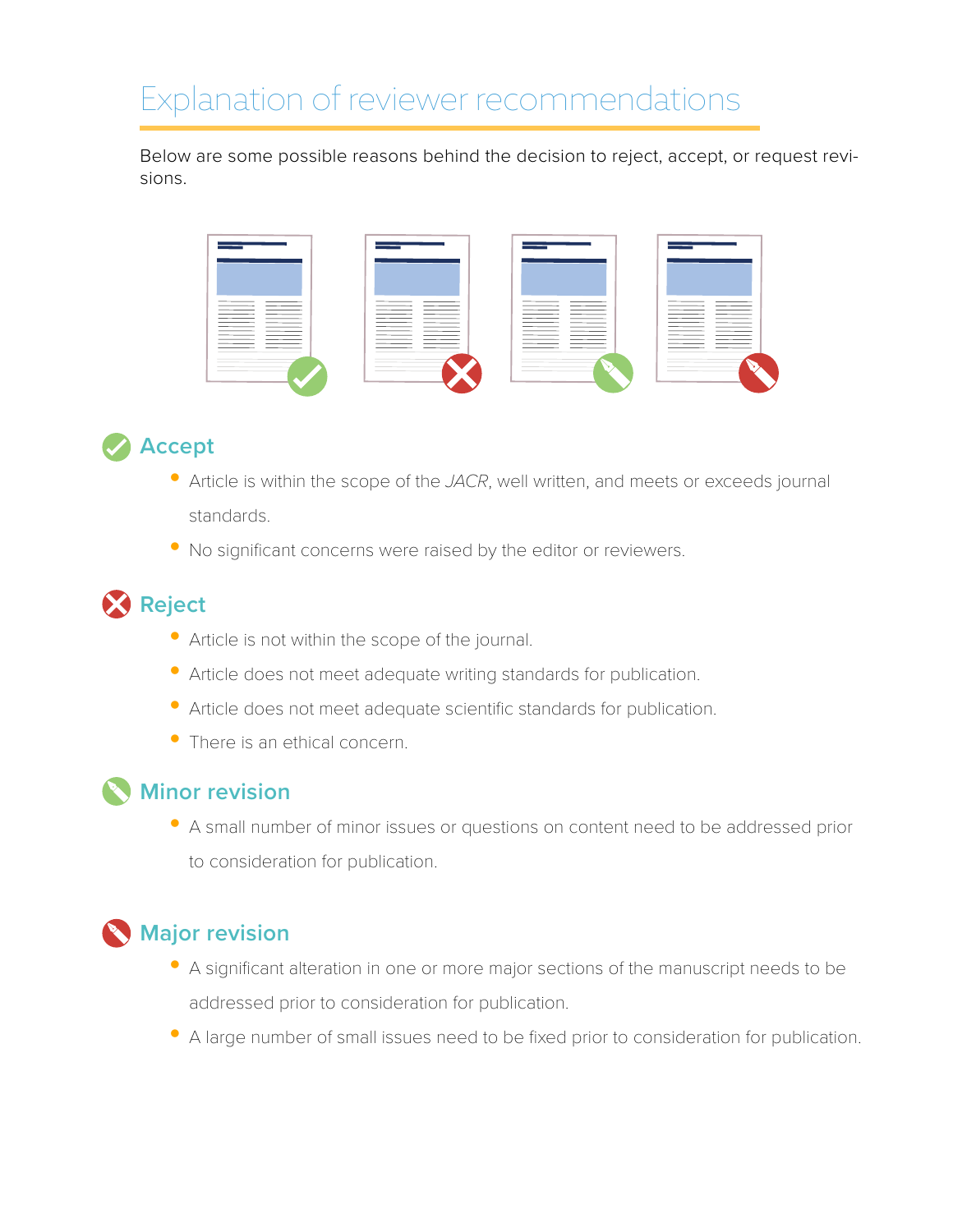### <span id="page-9-0"></span>Explanation of reviewer evaluation

After reviews are submitted, the journal editors score them according to the following criteria. These scores are used to determine eligibility for SA-CME (requires a score of 2 or above) and for reviewer recognition tiers.

### Reviewer Scoring System

### **Point System (1-3)**

### **1-Point Review:**

- Reviewer did not follow *JACR* reviewer guidelines
- Reveiw lacks constructive comments to authors and editor
- Provided decision does not match provided comments
- Review was submitted well past deadline.

### **2-Points Review:**

- Reviewer guidelines have been partially followed
- Some comments lack structure
- Some of the review lacks substance
- Portions of the manuscript have not been properly addressed
- **Review was submitted late**

#### 3-Points Review:

- Reviewer guidelines have been followed
- Comments provided are constructive, professional, and helpful
- Decision submitted is congruent with comments
- Review has been submitted on time